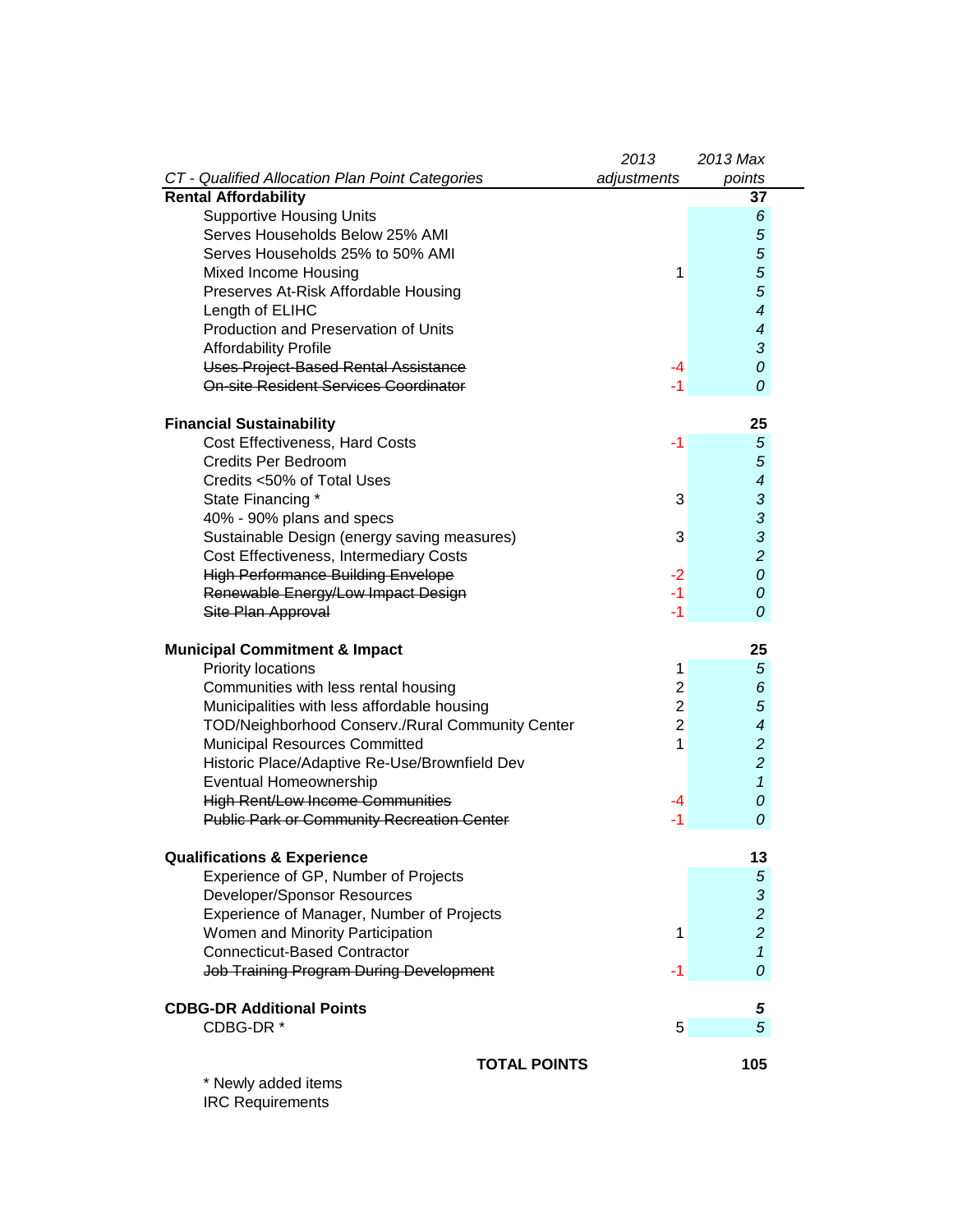<span id="page-1-0"></span>

# Connecticut Housing Finance Authority

Low-Income Housing Tax Credit

Qualified Allocation Plan

20132 Application Year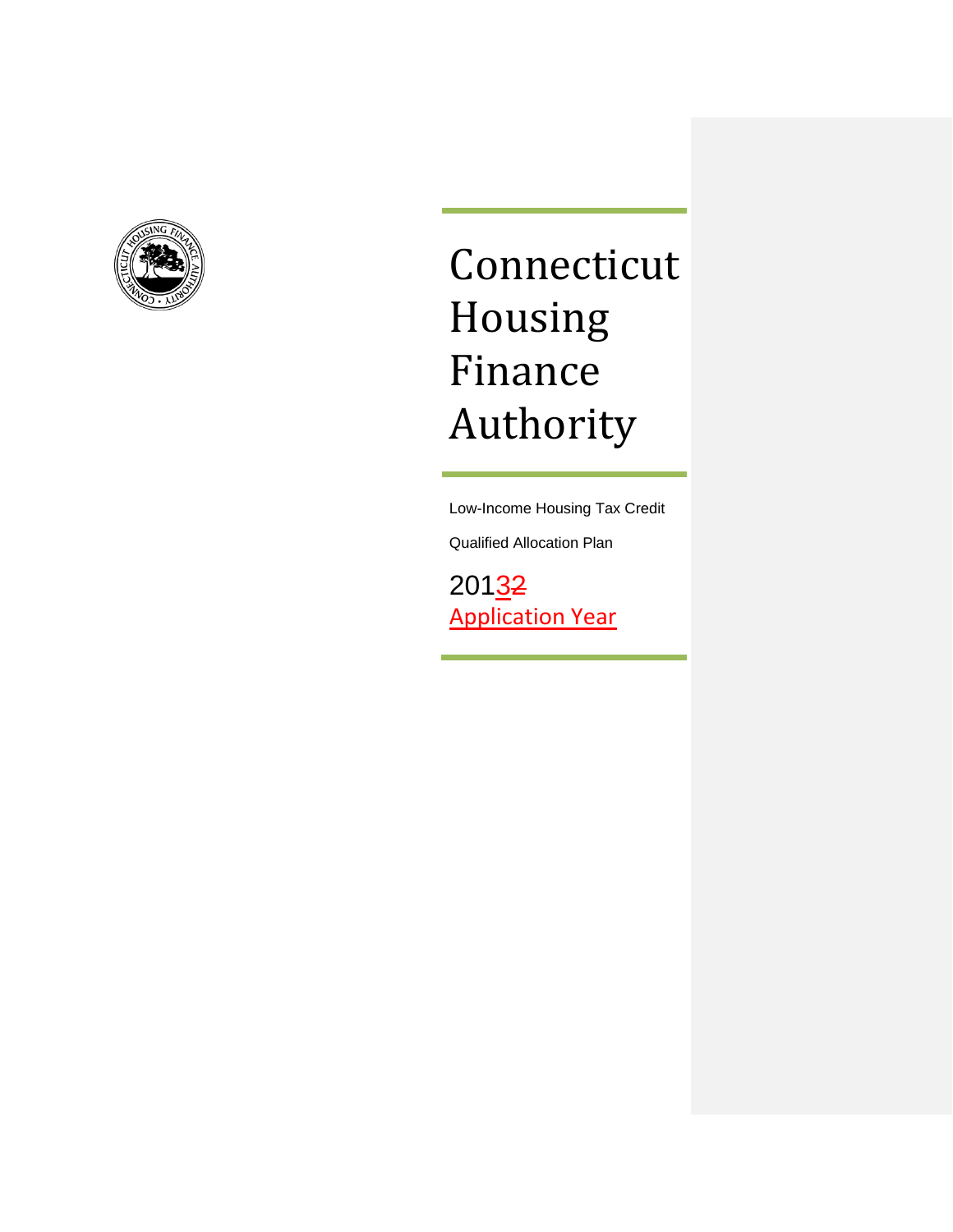#### Table of Contents

**Comment [DJS1]:** Table of Contents page numbers require updating once final edits are made and accepted.

|     | <b>Table of Contents</b>                        |
|-----|-------------------------------------------------|
|     | <b>FEDERAL REQUIREMENTS</b>                     |
|     | <b>STATE HOUSING PLANS</b>                      |
|     | ConPlan                                         |
|     |                                                 |
|     |                                                 |
|     |                                                 |
|     | Credit Availability                             |
|     | <b>Allocation Priorities</b>                    |
|     |                                                 |
|     |                                                 |
|     | Application Criteria                            |
| G.  | 02<br>Scoring.                                  |
|     | Rental Affordability (37 points)<br>02          |
|     |                                                 |
|     | Municipal Commitment & Impact (22 points)<br>14 |
|     | .4 <sub>2</sub>                                 |
| IV. | .6 <del>2</del>                                 |
|     | 72<br><b>TAX CREDIT COMPLIANCE MONITORING</b>   |

*Connecticut Housing Finance Authority 2012 2013 Qualified Allocation Plan April 26, 2012April 25, 2013*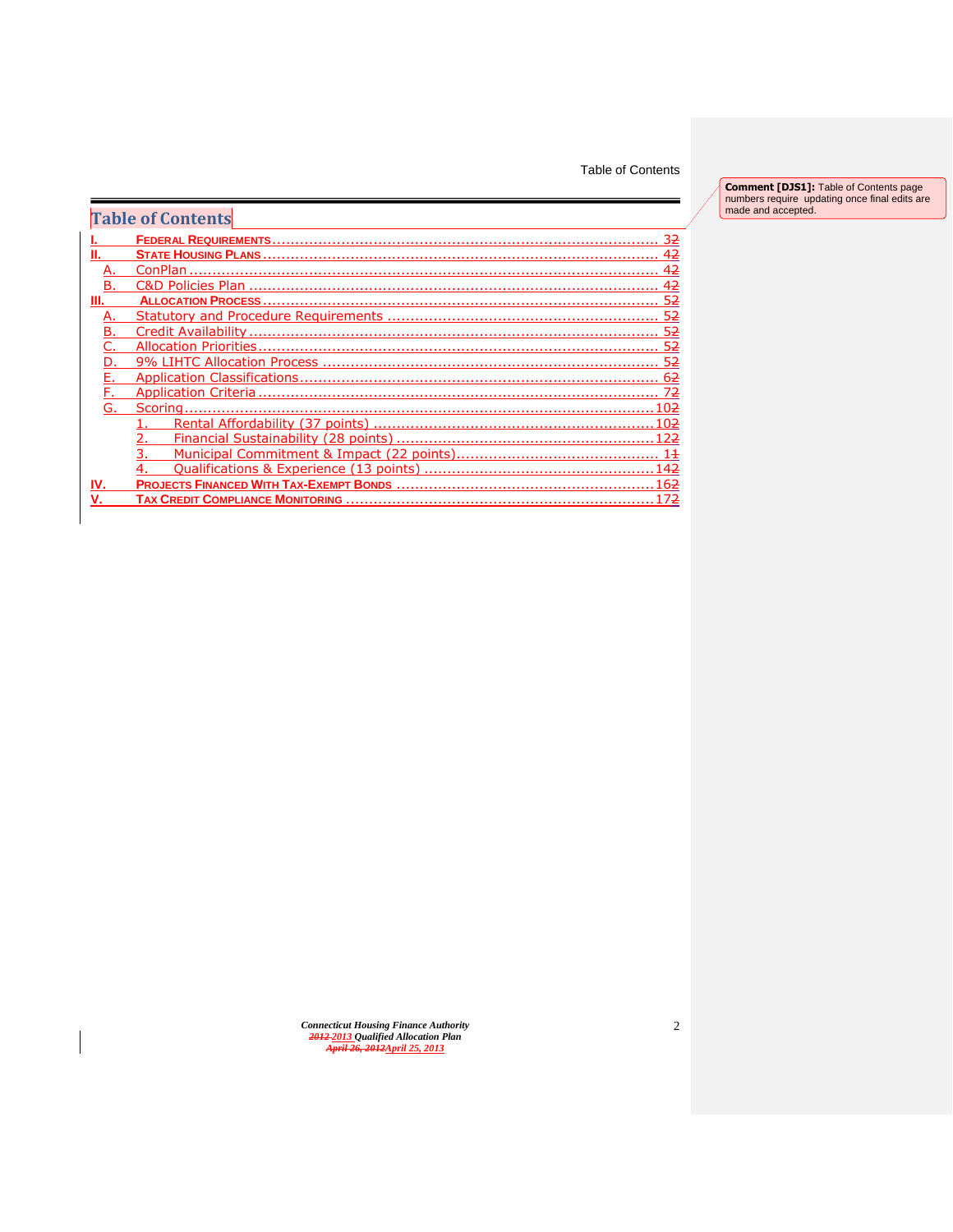SECTION I: Federal Requirements

## **I. FEDERAL REQUIREMENTS**

<span id="page-3-0"></span>The Federal Low-Income Housing Tax Credit Program ("LIHTC") requires the agency in each state responsible for allocating the Federal Low-Income Housing Tax Credits ("Credits") to adopt a plan for the allocation of such Credits within its jurisdiction which plan is to be relevant to the housing needs and consistent with the housing priorities of such state. This is the Qualified Allocation Plan ("Plan") for the State of Connecticut ("State").

According to Section 42(m) of the Internal Revenue Code of 1986, as amended (the "Code"), the Plan must:

- 1. Set forth selection criteria to be used to determine housing priorities of the Connecticut Housing Finance Authority ("Authority"), as the housing credit agency for the State, which are appropriate to local conditions;
- 2. Give preference to projects:
	- a. serving the lowest income tenants, and;
	- b. obligated to serve qualified tenants for the longest period of time;
	- c. which are located in qualified census tracts and contribute to a concerted community revitalization plan, and;
- 3. Provide a procedure that the Authority (or its agent) will follow in monitoring for noncompliance with the provisions of Section 42 of the Code and in notifying the Internal Revenue Service ("IRS") of project non-compliance that comes to the attention of the Authority.
- 4. Additionally, the Plan selection process must apply criteria addressing the following:
	- a. project location,
	- b. housing needs characteristics,
	- c. project characteristics,
	- d. sponsor characteristics,
	- e. tenant populations with special housing needs,
	- f. public housing waiting lists,
	- g. tenant populations of individuals with children,
	- h. projects intended for eventual tenant ownership,
	- i. energy efficiency, and
	- j. historic nature.

| <b>Connecticut Housing Finance Authority</b> |
|----------------------------------------------|
| 2012-2013 Oualified Allocation Plan          |
| April 26, 2012April 25, 2013                 |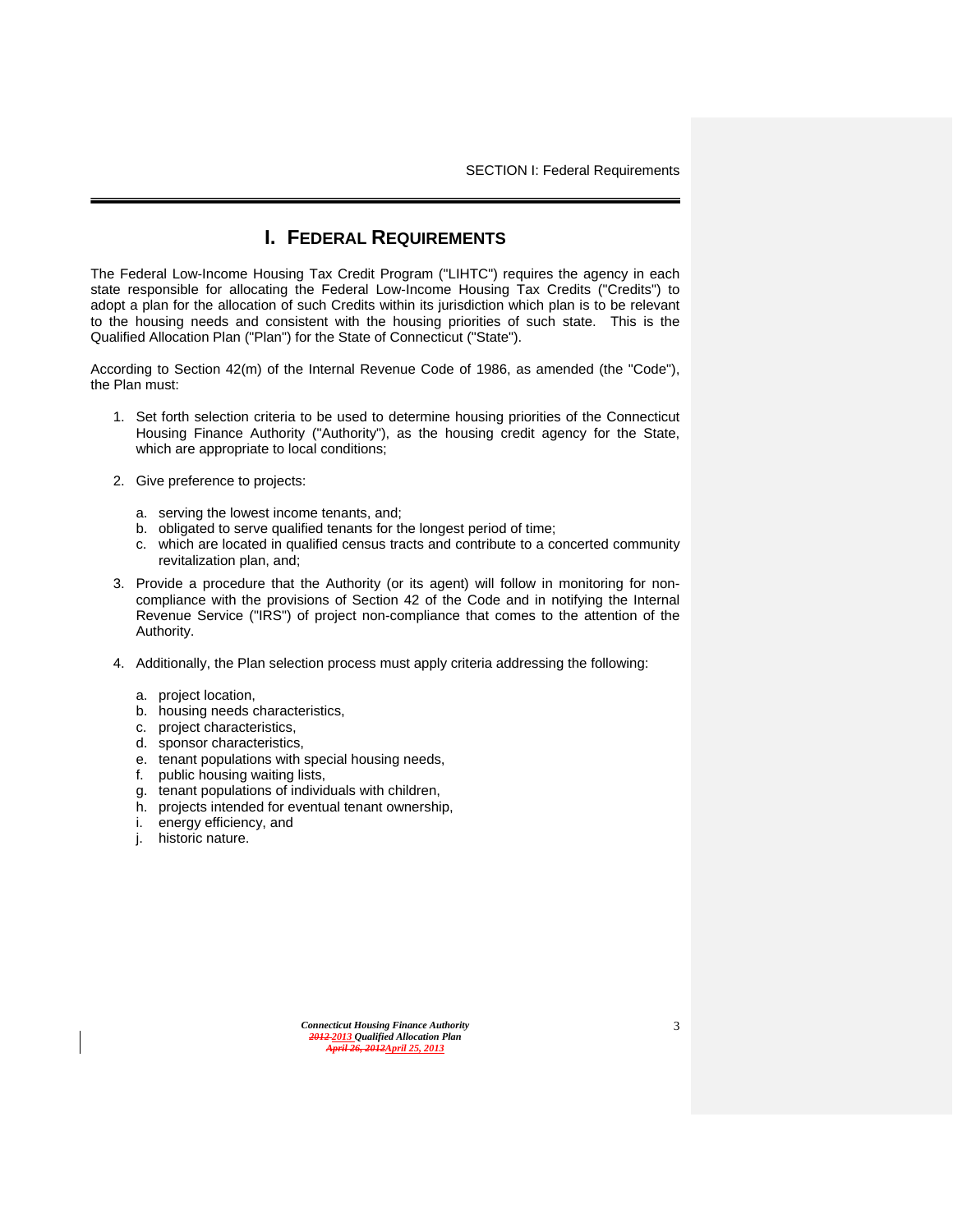SECTION II: State Housing Plans

# **II. STATE HOUSING PLANS**

<span id="page-4-0"></span>The Plan for allocating Credits in the State supports the needs and priorities as defined in the current State of Connecticut Consolidated Plan for Housing and Community Development ("ConPlan") and the current Annual Action Plan, as required by the National Affordable Housing Act of 1990 ("Act"). The Act requires that the ConPlan govern the allocation of Federal funds by the State. The ConPlan also is required to be consistent with the State of Connecticut 2009- 2012 current-Conservation and Development Policies Plan ("C&D Policies Plan"). The C&D Policies Plan includes policies for the development of affordable rental housing.

The Plan will not undertake a separate needs assessment or establishment of goals and objectives, but incorporates by reference the needs assessment of the ConPlan and adapts its specific priorities for rental housing for use in the Plan. Additionally, the Plan similarly adapts relevant housing policies of the C&D Policies Plan.

#### <span id="page-4-1"></span>**A. ConPlan**

The overall goal of the community planning and development programs covered by the ConPlan is to develop viable urban communities by providing decent housing and a suitable living environment and expanding economic opportunities principally for low- and moderate-income persons.

The affordable housing development objectives of the ConPlan adapted for use in this Plan may include the following:

- 1. Make housing investments that support responsible growth and development in the state and the efficient use of existing infrastructure investment in transportation, water, sewer, and other utility systems.
- 2. Preserve and increase the supply of quality affordable housing in order to support economic growth and the development of stable and healthy communities and neighborhoods.
- 3. Preserve and increase the supply of affordable housing that expands housing choice and opportunity.
- 4. Prevent and reduce chronic homelessness.

#### <span id="page-4-2"></span>**B. C&D Policies Plan**

Affordable rental housing development policies of the C&D Policies Plan adapted for use in this Plan incorporate the Growth Management Principles of C&D Policies Plan which call for revitalizing regional centers, expanding housing opportunity and choice, as well as concentrating investments that support both development and transportation. In addition, this Plan is also consistent with the C&D Policies Plan regarding its policy to promote "housing mobility and choice across income levels utilizing current infrastructure and the preservation of existing residential neighborhoods and housing stock."

*Connecticut Housing Finance Authority 2012 2013 Qualified Allocation Plan April 26, 2012April 25, 2013*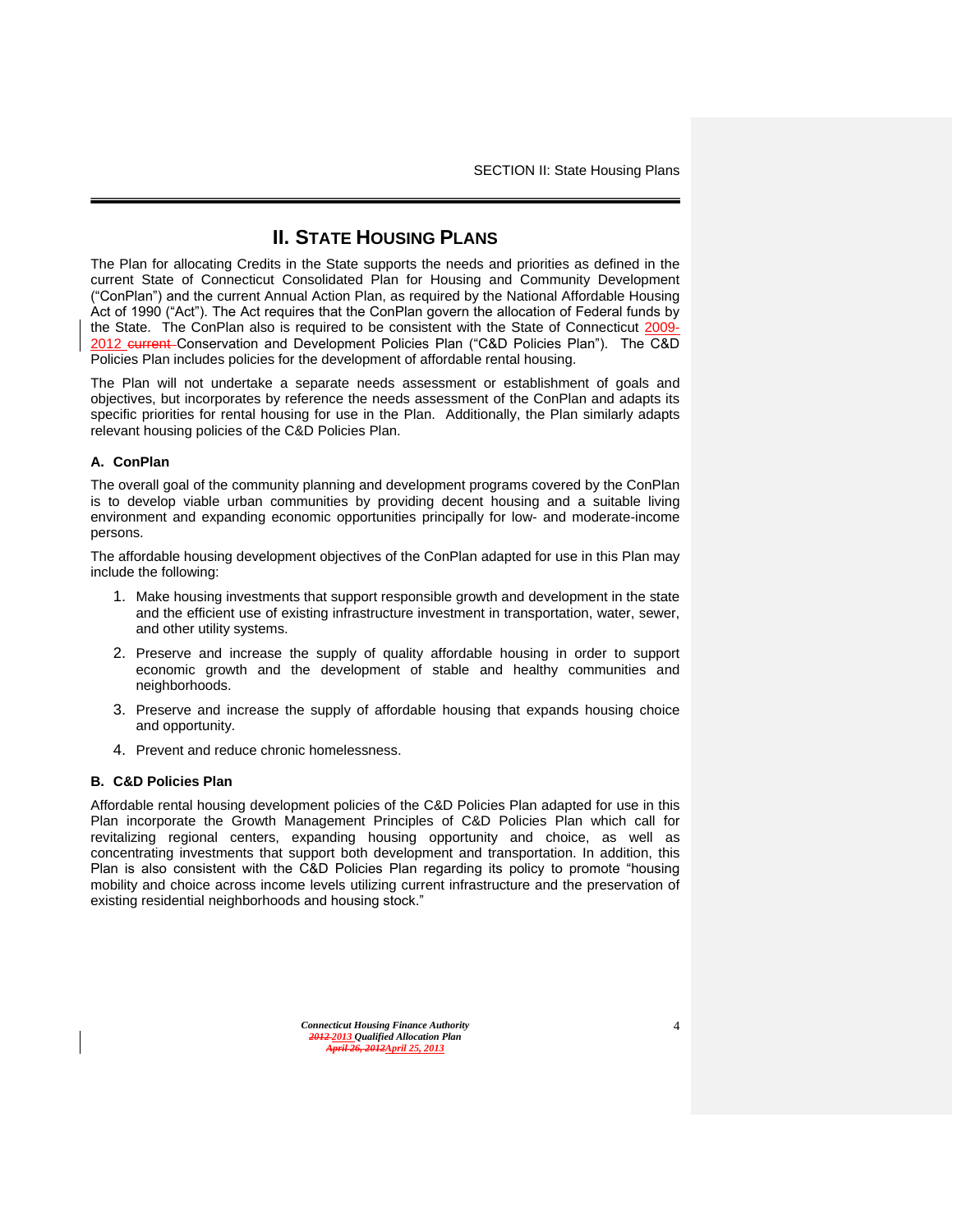# **III. ALLOCATION PROCESS**

#### <span id="page-5-1"></span><span id="page-5-0"></span>**A. Statutory and Procedure Requirements**

All proposed projects must meet occupancy, rent restrictions and other basic statutory requirements of the Code, LIHTC Procedures of the Authority, and applicable State and Federal law.

#### <span id="page-5-2"></span>**B. Credit Availability**

In order to provide predictability to the development community, each time that a 9% round's awards are announced, the Authority will estimate and release the amount of Credits available for the subsequent round. The amount estimated to be available will be based upon the estimated Credit Ceiling, adjusted for forward allocations, if any, and any designated exceptional priorities, *if any*, using the following calculation:

- 1. The previous round's Credit Ceiling, less;
- 2. Forward Allocations awarded in the previous round, plus;
- 3. Forward Allocations from the next year's Credit Ceiling, less;
- 4. Exceptional Priorities approved by the date of the previous round's award.

#### <span id="page-5-3"></span>**C. Allocation Priorities**

The Plan provides priority for housing development proposals which incorporate:

Rental Affordability – Creates or preserves rental units dedicated to low-income families, households and individuals with incomes below 50% of the Area Median Income.

Financial Sustainability – Demonstrates cost effectiveness through efficient use of Credits and other sources.

Municipal Commitment & Impact - Supports use of land and resources in ways that enhance the long-term quality of life which contributes to a vibrant and resilient economy and maximizes existing infrastructure while preserving natural resources, giving priority to projects that reuse or capitalize areas within built-up lands, existing commercial properties, and brownfield sites.

Qualifications & Experience - Promotes an experienced development team's strong track record in LIHTC and affordable housing development.

#### <span id="page-5-4"></span>**D. 9% LIHTC Allocation Process**

The Authority will allocate 9% Credits based upon the selection criteria and application ranking procedures set forth below:

- 1. Applications in the 9% round will be separated into two classifications: Public Housing and General.
- 2. Determine LIHTC eligibility based on the criteria in Section III. F.
- 3. Score applications based on the criteria in Section III. G (including the CDBG-DR category).
- 4. Select the highest-scoring applications in Public Housing and General Classifications subject to adjustments for the federal non-profit set-aside. The Authority will, if necessary, skip over higher-scoring projects to fulfill the 10% non-profit requirement.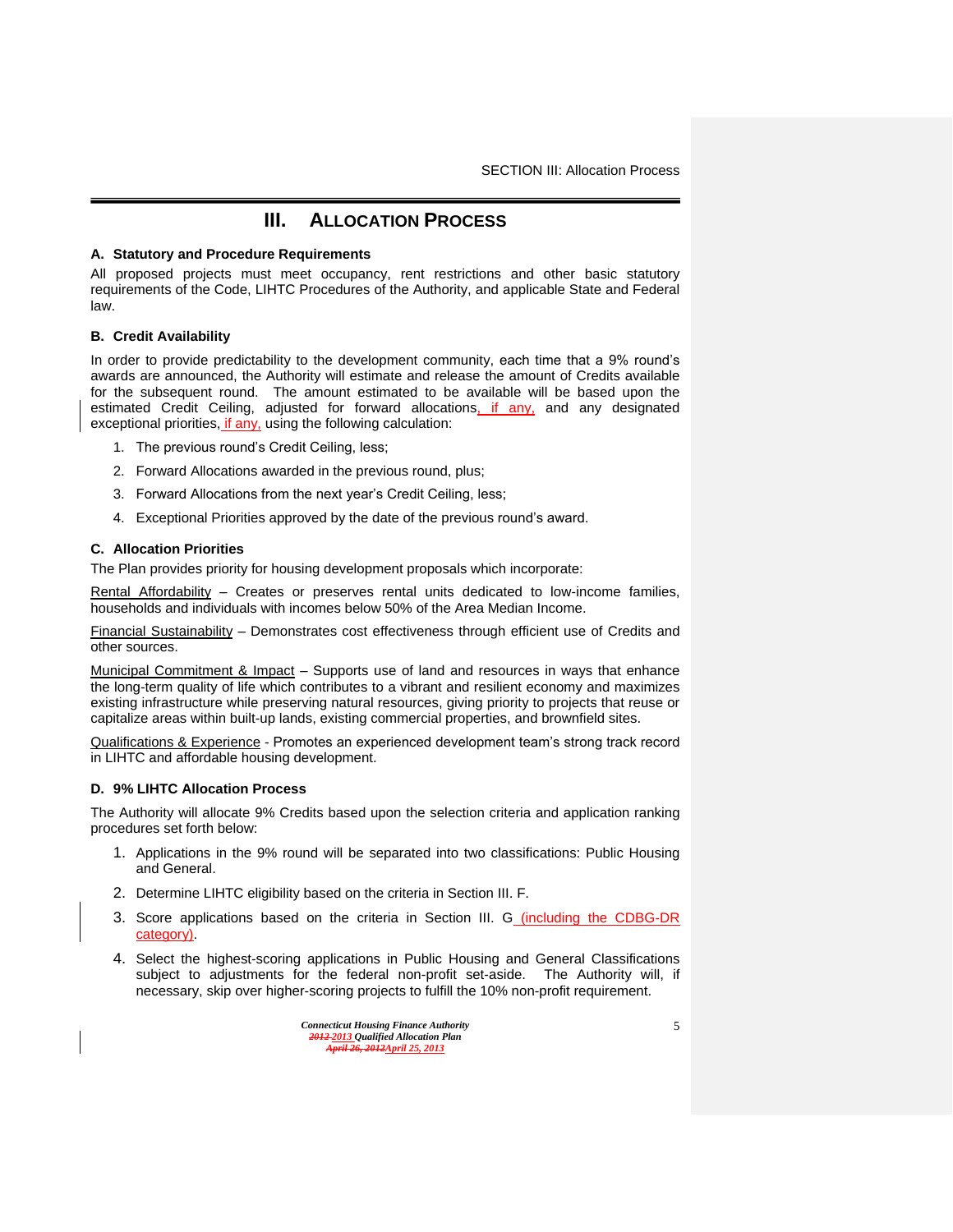The Authority intends to distribute evenly the available Credits between the Public Housing and the General Classifications and may reallocate available Credits at its discretion.

Tie breakers: If two projects have equal scores, the Authority will use the following tie-breakers, in order:

- 1. Preference is given, within the Public Housing Classification, to applications which include a signed agreement for resident participation over applications which do not have signed agreements. Preference is given only if signed agreements are applicable in accordance with Connecticut Public Act 11-72;
- 2. Highest Total Rental Affordability Category score;
- 3. Highest Total Financial Sustainability Category Score;
- 4. Highest Total Municipal Commitment & Impact Category Score;
- 5. Highest Total Qualifications & Experience Category Score; and

The results of the evaluation and ranking will be determined at the sole discretion of the Authority.

#### <span id="page-6-0"></span>**E. Application Classifications**

Applications for 9% Credits are grouped into one of three classifications for evaluation. The Public Housing and General Classifications are used for allocation within the competitive round.

Public Housing Classification – Preservation, rehabilitation or qualified new construction that is part of a comprehensive plan to replace and/or rehabilitate public housing units. This classification is limited to applications that address housing policy to revitalize housing developments that were financed and developed through Federal or State public housing programs. Among its purposes, the project must include but not be limited to integrating units into the community or region and encouraging economic integration.

General Classification - Projects that do not qualify for the Public Housing Classification, and which are not within the Exceptional Priorities Classification.

There is not a separate classification for projects involving qualified non-profit organizations. Credits will be allocated subject to satisfying the non-profit set-aside requirement stated in Section  $42(h)(5)$  of the Code. Non-profit organizations must satisfy the following requirements in order to receive a non-profit designation:

- 1. The non-profit organization must commit to participating materially (within the meaning of Section 469(h) of the Code) in the development and operation of the project throughout the compliance period; and
- 2. The non-profit sponsor must be a qualified non-profit organization as defined in Section  $42(h)(5)(C)$  of the Code.

The 9% round is for-The Public and General Classifications apply to the 9% LIHTC application rounds only<sub>s</sub>, consideration for an Exception Priority will be given at times other than during a round.

Exceptional Priorities Classification – Projects must provide extraordinary public benefit including but not limited to:

1. development or redevelopment initiatives that demonstrate a high priority for special needs populations; and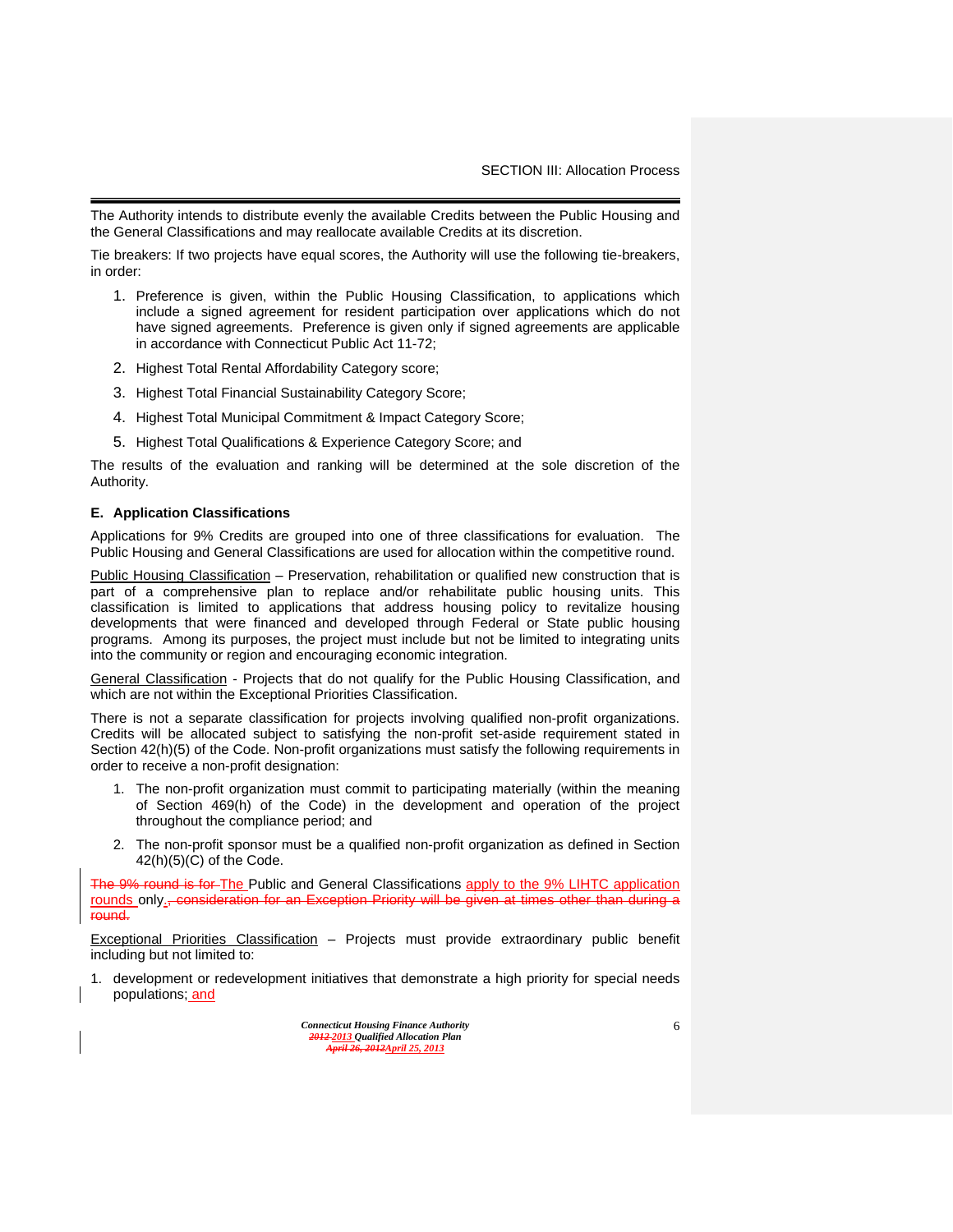- 2. meet a particular local housing, development, or redevelopment objective identified and supported by State law; and
- 3. demonstrates significant public benefits and priority **due toevidenced by a substantial** specific commitment of federal or State funding or resources.

For consideration as an Exceptional Priority:

- evidence in satisfaction of the three aforementioned requirements must be submitted to the Authority no later than 4:00 p.m. September 3, 2013; and
- a completed CHFA-DECD Consolidated Application must be submitted to the Authority no later than 4:00 p.m. December 31, 2013.

Applicants must submit a complete application in accordance with the Plan in effect\_and\_are subject to LIHTC Procedure limits. Applications will be rated and must achieve a rating satisfactory to the Authority's Board of Directors. Applicants applying as Exceptional Priority may not apply during the 9% round and will not be ranked within or against any other Classifications.

Exceptional Priorities may receive an award from future years Credit availability, subject to Credit availability limitations. Awards exceeding Credit availability limitations may be allocated from multiple years.

Requests for Exceptional Priorities Classification consideration will no longer be accepted after September 3, 2013.

#### <span id="page-7-0"></span>**F. Application Criteria**

A completed CHFA/DECD Consolidated Application for Housing Development ("ConApp") must be submitted by the published deadline. In addition, the following requirements must be met or evidenced:

- 1. All applications must meet at least one of the following criteria:
	- a. Located in Incentive Housing Zones as incentive housing development as defined by the Home Connecticut Statute Public Act 07-4 §38(7);
	- b. Growth Areas, Rural Community Centers, or Neighborhood Conservation Areas as defined in the current C&D Policies Plan:
	- c. New construction in Regional Centers is eligible if it is consistent with and part of a municipally approved plan to revitalize a specified location;
	- d. Located in Regional Centers, either to preserve existing affordable rental housing, redevelopment of, or adaptive reuse of an existing structure for use as rental housing;
	- e. Located in a Qualified Census Tract ("QCT") as defined by the most recent U.S. Census. This excludes new construction in Regional Centers;
	- f. Are part of, and consistent with, a municipally approved plan for a Neighborhood Revitalization Zone ("NRZ") which designates a specific targeted geographic area; or
	- g. Are submitted for public housing development activity and are part of, and consistent with, the annual report as required by provisions of C.G.S. Section 8-68d.
- 2. All applications must also meet policy and administrative requirements of the Authority as follows: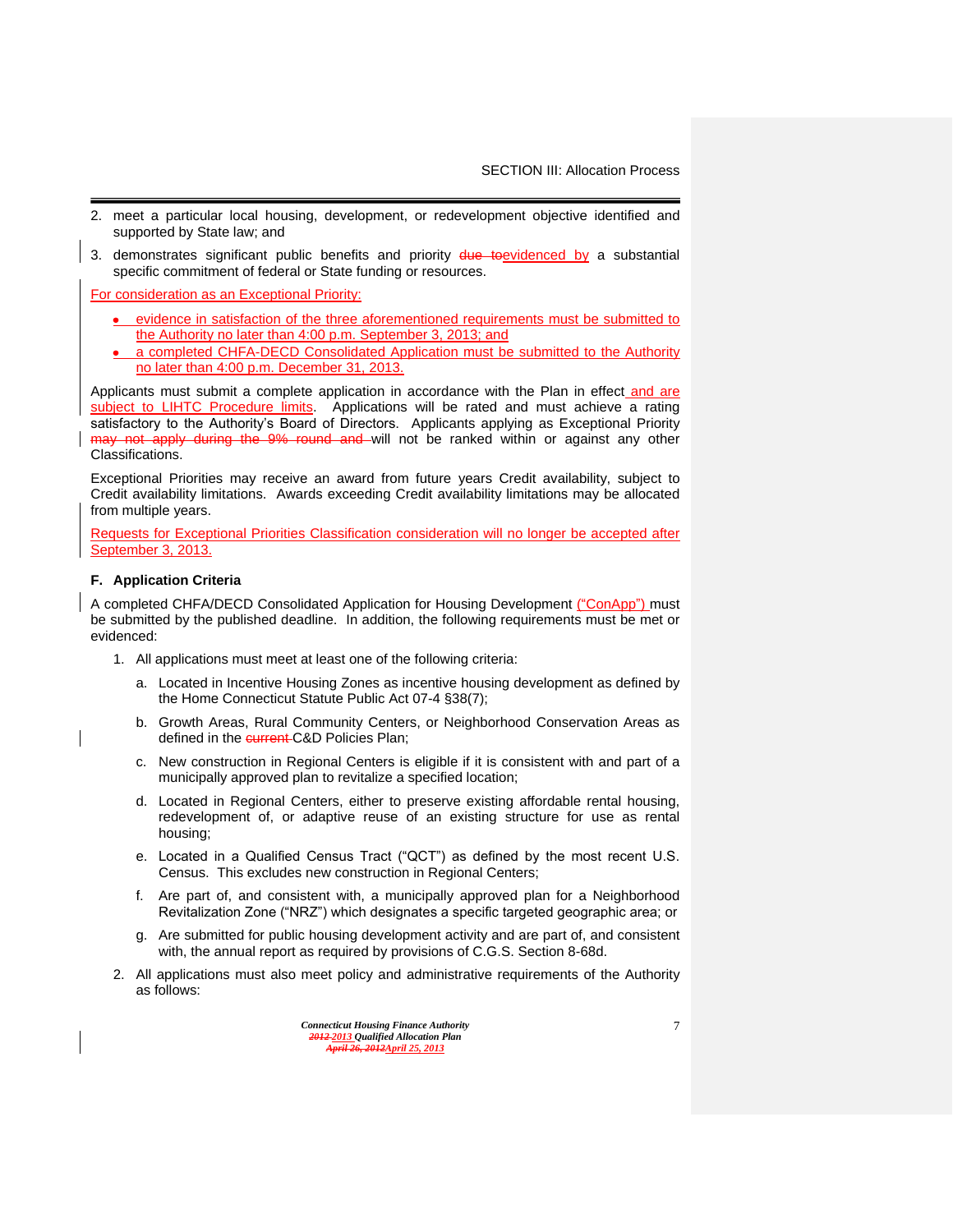- a. The proposed development must be ready to proceed as documented by:
	- A credible financing plan as evidenced by letter(s) of commitment or other proof  $\bullet$ of serious intent on behalf of other sources of funds essential to the viability of the proposed project.
	- For projects proposing to carry amortizing debt, the operating income must cov expenses including debt service during the compliance period (first 15 years of operation) and must not be supported by pre-funded reserves. Waivers to this requirement may be considered by the Board of Directors upon request for developments that meet an extraordinary public benefit through deep income argeting (less than 25% AMI). For the purposes of waiver consideration, extraordinary public benefit would be for developments committing to deep  $i$  recome targeting for a percentage of total units greater than or equal to 40%.

Waiver requests must include demonstration by the Applicant of good faith efforts o secure rental subsidies from all available sources.

itted source to cover operating reserves from an un-affiliated third party which fully offsets the development budget expense for operating not require a waiver.

- Evidence of site control.
- Evidence of zoning approval.
- Qualified development team in place, including architect, general contractor and management agent. Sponsor's subject to bidding requirements may be exempt from having a contractor in place at time of application.
- b. For rehabilitation projects, there must be a minimum construction hard cost expenditures (Divisions 3-16 as noted on the ConApp Project Cost Summary form) of \$25,000 per unit.Minimum rehabilitation expenditure (for rehabilitation projects) of \$15,000 per qualified unit.
- b.c. Developments that received LIHTCs in a prior year are not eligible to apply for 9% LIHTCs if less than 25 years have passed since the project, or a portion of the project, has been placed in service.
- e.d. Developments must meet Established Criteria in accordance with the Authority's current CHFA Standards of Design & Construction ("Standards") document.
- d.e. The proposed applicant must commit to undertaking good faith efforts to hire or train very low-income persons in accordance with the Authority's Very Low-Income Construction Employment Policy (as approved 7/29/2010).
- e.f.The sponsor of the project has, in the case of rehabilitated housing, provided a preliminary Capital Needs Assessment ("CNA") of the structure to be rehabilitated, in form and content consistent with the Standards.
- f.g.Applications may not be filed by applicants who have failed to comply with the terms of any Extended Low-Income Housing Commitment ("ELIHC") for a project they previously sponsored or developed.
- g.h. Each application within the Public Housing Classification will be required to provide a plan that assures meaningful resident participation in the planning and implementation process. (For additional information refer to the Application.)

*Connecticut Housing Finance Authority 2012 2013 Qualified Allocation Plan April 26, 2012April 25, 2013*

**Comment [DJS2]:** Requirement exists in Procedures.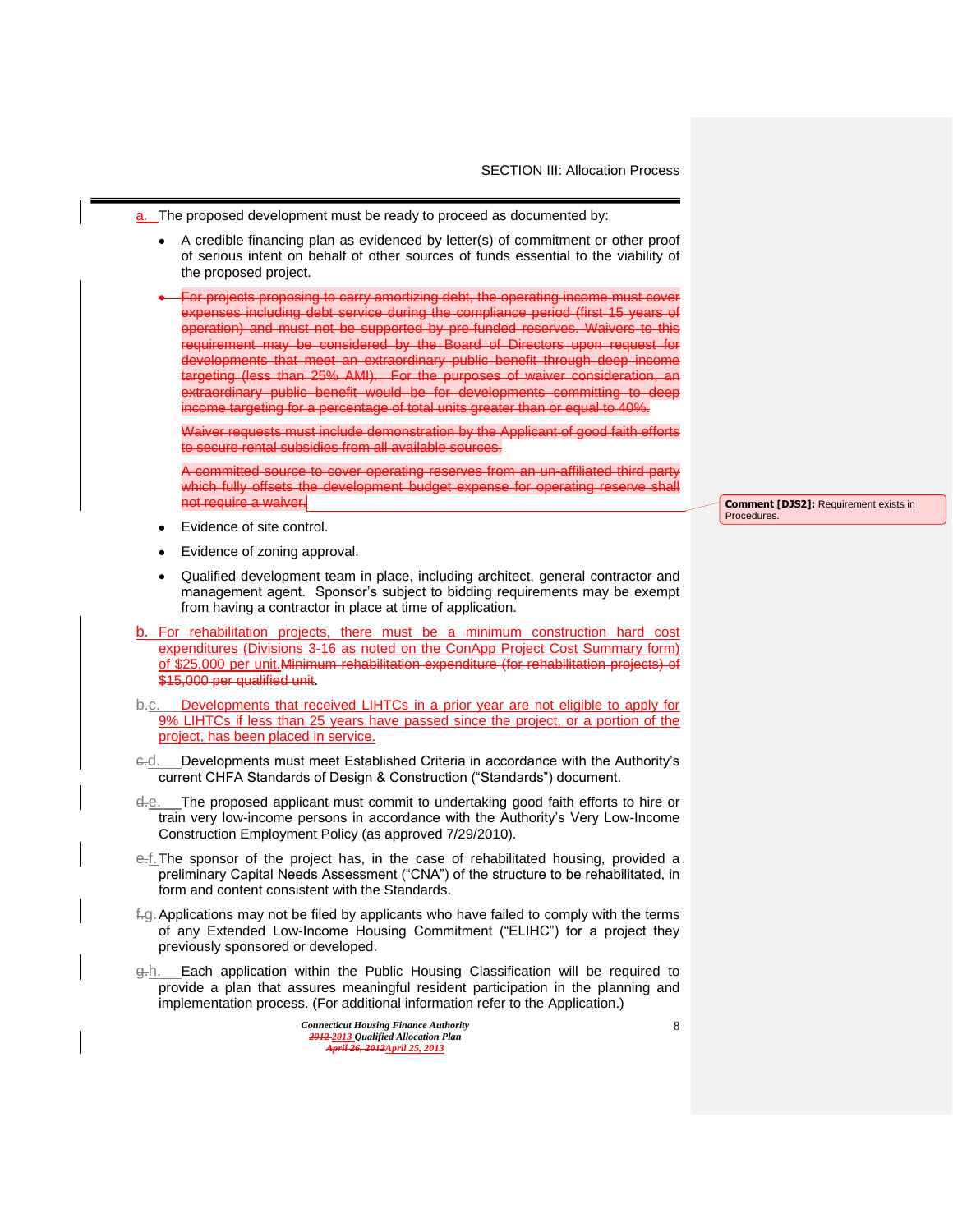- h.i. Sponsors will be required to commit, in writing, 100% of the proposed development units to the local housing authority giving a priority to eligible households that are on waiting lists for public or assisted housing.
- $\frac{1}{1}$ . The Authority's Board of Directors reserves the right to independently review proposals and not award Credits because of non-compliance with requirements of any adopted housing policy, standards, or objectives of the State in the following areas-only:
	- Project characteristics enumerated in Sections III.F.2.c. and III.F.2.e. of the Criteria; and
	- Project location (the suitability of the project's site and location for the intended  $\bullet$ purpose), Housing Needs and Prioritization, as defined in the Plan; and project cost(s).

An allocation of Credits is conditioned upon a Credit reservation by the Authority's Board of Directors and the submission of a housing market study, in form and content consistent with the Authority's Market Study Guidelines, indicating sufficient demand for the housing to be developed.

> *Connecticut Housing Finance Authority 2012 2013 Qualified Allocation Plan April 26, 2012April 25, 2013*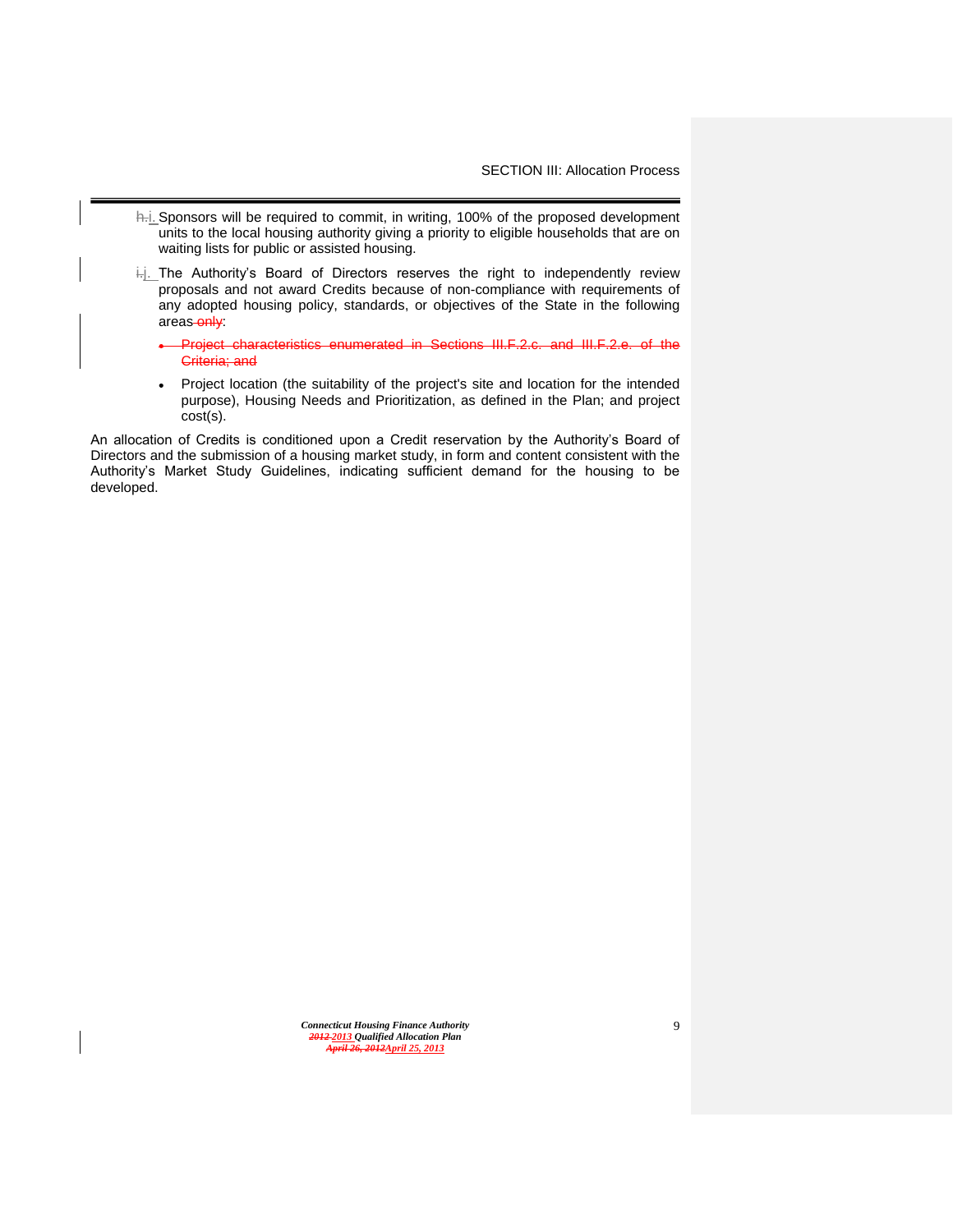## <span id="page-10-0"></span>**G. Scoring**

<span id="page-10-1"></span>All applicants in the 9% round will be scored by the following criteria (100 points):

## **1. Rental Affordability (44-37 points)**

#### **a. Supportive Housing Units**

Points will be awarded based on documentation of supportive services from a qualified service provider, affordability and tenants served specifically for residents identified as homeless or at-risk of homelessness as defined in the Supportive Housing Guidelines of the CHFA-DECD Consolidated Application (Appendix 14a). Documentation must include a services plan and evidencing evidence of funding commitments for supportive services-must be submitted. If units have a rental subsidy that funding becomes unavailable, with the authorization of CHFA the designated supportive housing units may revert to 50% or 60% AMI units as stated in the ELIHC until new rental subsidy funding becomes available.

| Percent of units            | <b>Points</b> |
|-----------------------------|---------------|
| $\geq$ 2010%                | 6 points      |
| $\geq 10\%$ and $\leq 20\%$ | 2 points      |

#### **cb. Households at or below 25 Percent of Area Median Income (AMI)**

Points will be awarded based on the percentage of units that serve households at or below 25 percent of AMI and provide rents pursuant to HUD guidelines adjusted for family size throughout the extended use period. Note: Units awarded points in Section 1.a. cannot be used for point consideration in this category.

| Percent of units           | Points         |
|----------------------------|----------------|
| ≥ <del>25</del> 15%        | 5              |
| ≥ <del>20</del> 10%<br>and | 4              |
| < 2515%                    |                |
| ≥ <del>15</del> 5%<br>and  | 3              |
| < 2010%                    |                |
| $>10\%$ and $< 15\%$       | $\overline{2}$ |
|                            |                |

#### **dc. Households above 25 and at or below 50 Percent of Area Median Income (AMI)**

Points will be awarded based on the percentage of units that serve households above 25 and at or below 50 percent of AMI and provides rents pursuant to HUD guidelines adjusted for family size throughout the extended use period.

#### **hd. Mixed Income Housing**

Projects that promote economic integration by creating mixed income housing will receive points based on the percent of non-qualified units (market rate housing without income restrictions) included.

#### **be. Preserves At-Risk Affordable Housing**

| <b>Connecticut Housing Finance Authority</b> |
|----------------------------------------------|
| 2012-2013 Oualified Allocation Plan          |
| April 26, 2012April 25, 2013                 |

| Percent of units            |     | Points |  |
|-----------------------------|-----|--------|--|
| ≥4 <del>0</del> 30%         |     | 5      |  |
| ≥ <del>30</del> 15%         | and |        |  |
| < <del>40</del> 25%         |     |        |  |
| ≥ <del>20</del> 5%          | and | 3      |  |
| $<$ 3015%                   |     |        |  |
| <del>≥10% and &lt;20%</del> |     | 2      |  |

| Percent of non-   | Points |
|-------------------|--------|
| qualified units   |        |
| $>20\%$           |        |
| ≥10% and $< 20\%$ |        |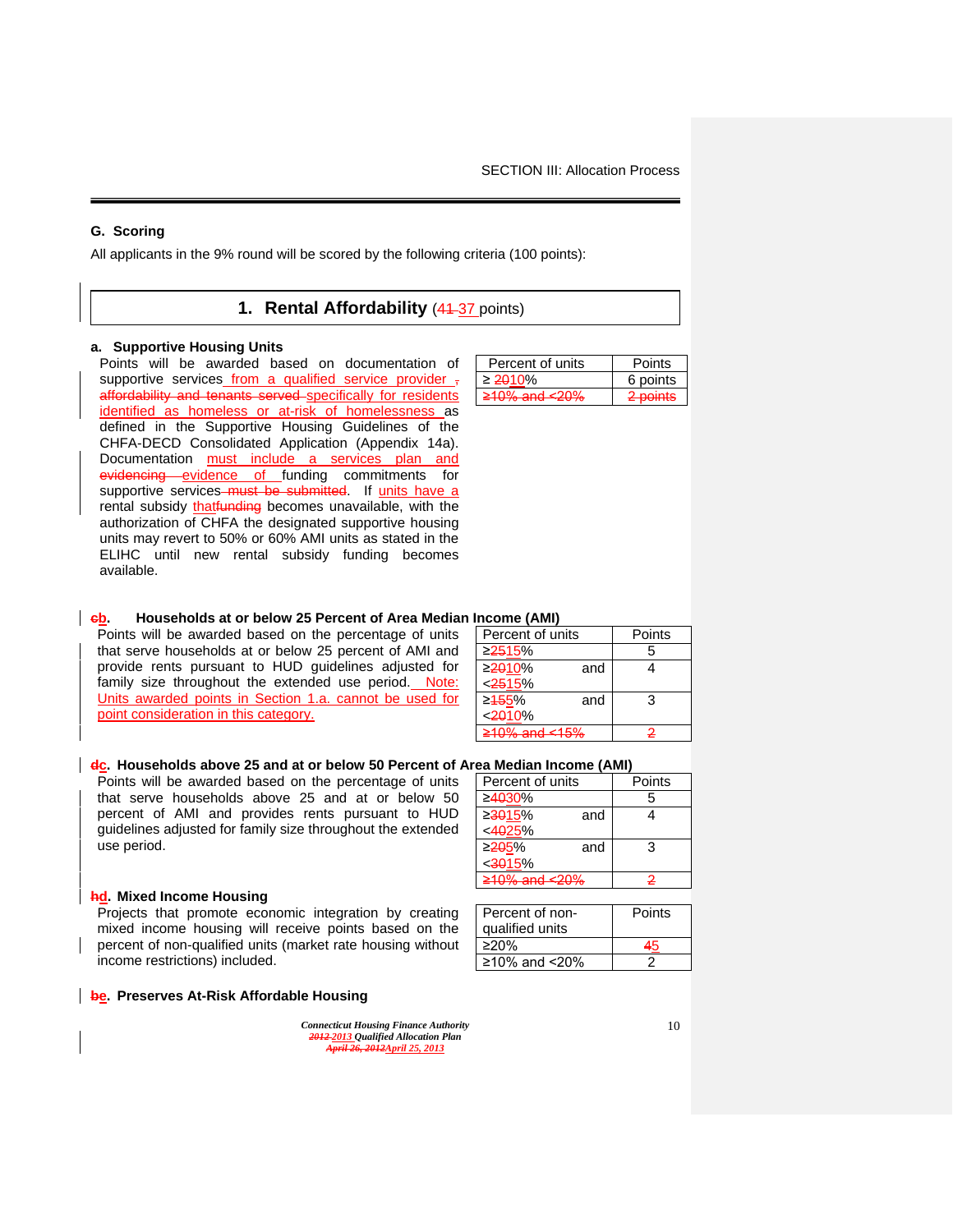The rehabilitation project preserves existing occupied affordable housing that is at risk of conversion to unregulated use (expiring use restrictions) and has identified rehabilitation needs. Properties must be at risk of conversion within 3 years of the LIHTC application due date. (rehabilitation levels defined in the Standards)

| <b>Rehabilitation Level</b> | Points |
|-----------------------------|--------|
| Substantial                 | 5      |
| rehabilitation              |        |
| Moderate                    | 2      |
| rehabilitation              |        |
|                             |        |
|                             |        |

## **ef. Length of ELIHC**

Projects that commit to longer periods of affordability are preferred, as long as that commitment is sustainable. Points will be awarded for affordability periods totaling 40 years or more (compliance period plus extended use).

#### **f. Uses Project-Based Rental Assistance**

Project serves low-income households using projectbased rental assistance (PBRA). The project must commit in the ELIHC to accept and renew PBRA as available throughout the term of the extended use period. If PBRA is no longer available, with the authorization of CHFA units may revert to the 60% or 50% AMI restriction as stated in the ELIHC by the sponsor. Projects will receive points based on the percent of qualified units supported by PBRA.

| $\geq$ 40 and $\leq$ 50 |        |
|-------------------------|--------|
|                         |        |
|                         |        |
| Percent of L-I units    | Points |
| ≥60%                    |        |
| $\geq$ 45% and <60%     | з      |
| ≥30% and <45%           | 2      |

 $\geq 50$  4

≥15% and <30% 1

**Points** 

Years of affordability

## **g. Production and Preservation of Units**

The Authority prefers to produce more affordable housing units through the increase in housing supply, as long as such production is appropriate to the site and the needs of the community. Renovation of vacant and blighted units will be counted as new. New construction on vacant land Developments with 100% new units will receive maximum points.

| Effect on unit count         | Points |
|------------------------------|--------|
| <b>New Construction</b>      |        |
| $10%$ or more unit           |        |
| <del>an being replaced</del> |        |
| 10% or more units            | 2      |
| than being replaced          |        |
| No nat loee of un            |        |
| No increase in               |        |
| number of units              |        |
| Raduction of ur              |        |
|                              |        |

#### **hi. Affordability Profile**

Points will be awarded if the units after revitalization are affordable to current residents so that no permanent displacement of current residents is required for reasons of affordability (relocation plan required). Developments with 100% new units will receive points.

| i Dn-Site Resident Services Coordinator<br><del>nooruom oorvrotto GUURIMARU</del>                                  |  |
|--------------------------------------------------------------------------------------------------------------------|--|
| On-site resident services coordinator (RSC), working a minimum of 20 hours per                                     |  |
| week. Property budget line item or evidence of arrangement with a third party                                      |  |
| provider specifying the funding source is required.<br><del>proviaci opochymy uro rununy ocured is required.</del> |  |
|                                                                                                                    |  |

*Connecticut Housing Finance Authority 2012 2013 Qualified Allocation Plan April 26, 2012April 25, 2013*

3 Points

1 Point

11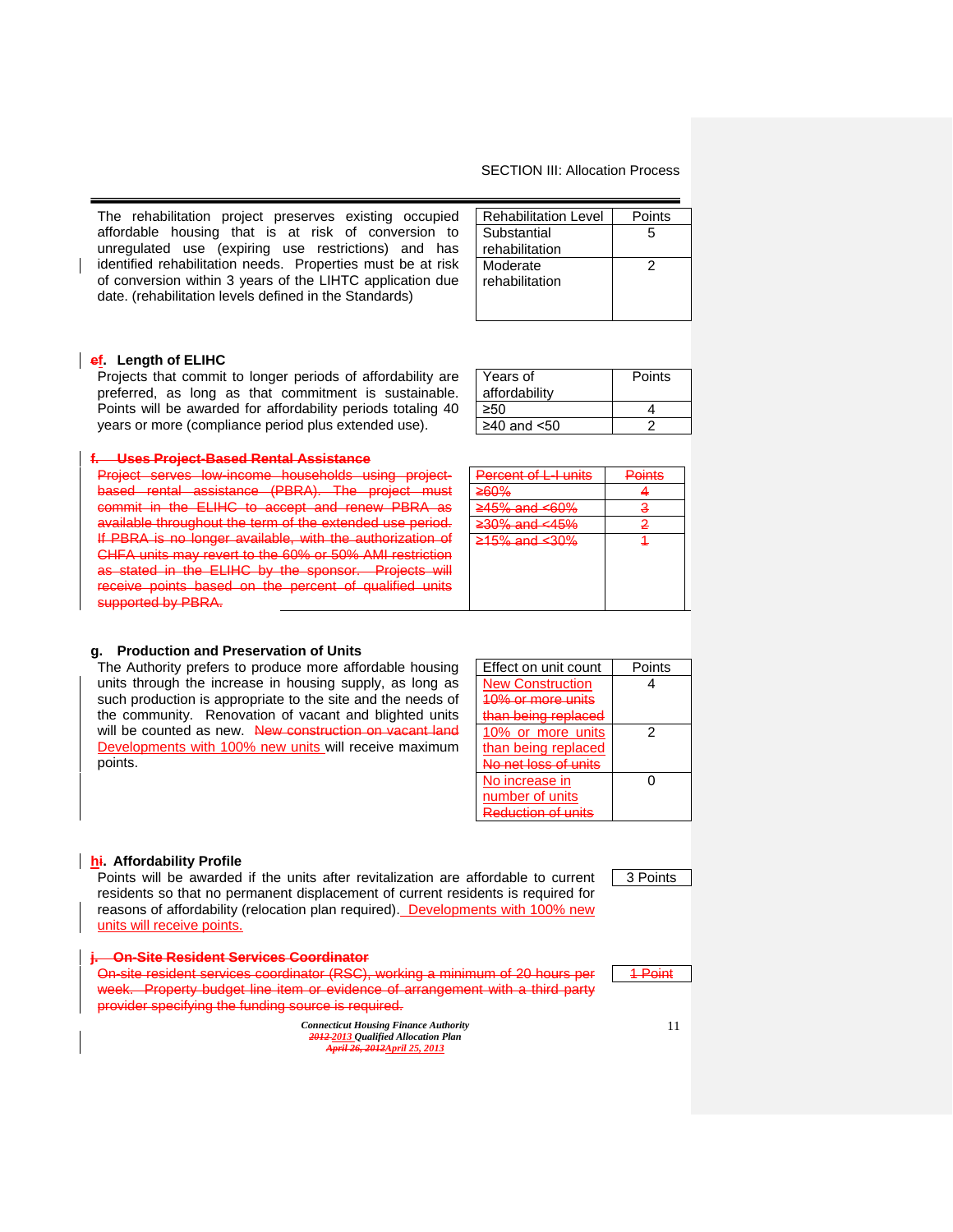## **2. Financial Sustainability (24-25 points)**

#### <span id="page-12-0"></span>**a. Cost Effectiveness, Hard Costs**

Points will be awarded for square foot costs that fall within an acceptable range as evaluated according to the Standards. Points may be awarded to an applicant's score based upon deviation from the Authority's anticipated construction square foot cost. (For additional information refer to the Standards.)

| % Deviation        | Points |
|--------------------|--------|
| $\leq$ negative 3% | 56     |
| > $-33%$ and ≤37%  |        |

#### **b. Credits Per Qualified Bedroom**

Projects will be ranked by the lowest to highest Ccredits per qualified bedroom and awarded incremental points in accordance with their ranking. Points will be scaled accordingly with the lowest credits per qualified bedroom receiving 5 points and the highest receiving 0. Perbedroom figures may be modified by the results of the Authority's financial feasibility analysis. Points will be and based upon those rank

|                            | Points |
|----------------------------|--------|
| Lowest credits per         |        |
| bedroom <del>quarter</del> | 5      |
| Second quarter             | 2      |
| Highest credits per        |        |
| bedroom <del>Above</del>   |        |
| cocond quartor             |        |

4 Points

#### **c. Credits less than 50% of Total Uses**

LIHTCs estimated by the Authority for any one development which do not exceed 50 percent of total uses will receive points. LIHTCs estimated by the Authority for developments located in QCTs or DDAs, as defined in Section 42(d)(5)(C) of the Code, which do not exceed 65 percent of total uses as recognized by the Authority.

#### **d. State Financing**

Points will be awarded to developments that require lower HOME, Affordable Housing Program (aka Flex) and Housing Trust Fund financing from the Department of Economic and Community Development and/or the Department of Housing. Applications that do not include these DECD or DOH sources will receive maximum points.State Historic Tax Credits and Brownfield monies are not considered DECD financing.

#### **de. 40% - 90% Building Plans and Specifications**

Applications that submit building plans and specifications in excess of the minimum requirements may be awarded points as shown in the adjacent table.

#### **f. Sustainable Design**

Points will be awarded based upon the number of sustainable design measures provided and indicated in the

> *Connecticut Housing Finance Authority 2012 2013 Qualified Allocation Plan April 26, 2012April 25, 2013*

| <b>State Financing</b> | <b>Points</b> |
|------------------------|---------------|
| 0% of TDC              |               |
| $>0$ and $\leq 10\%$   |               |
| >10 and ≤15%           |               |

| % Complete    | Points |
|---------------|--------|
| ≥90%          |        |
| ≥40% and <90% |        |
|               |        |

| % Complete | Points |
|------------|--------|
| 3 measures |        |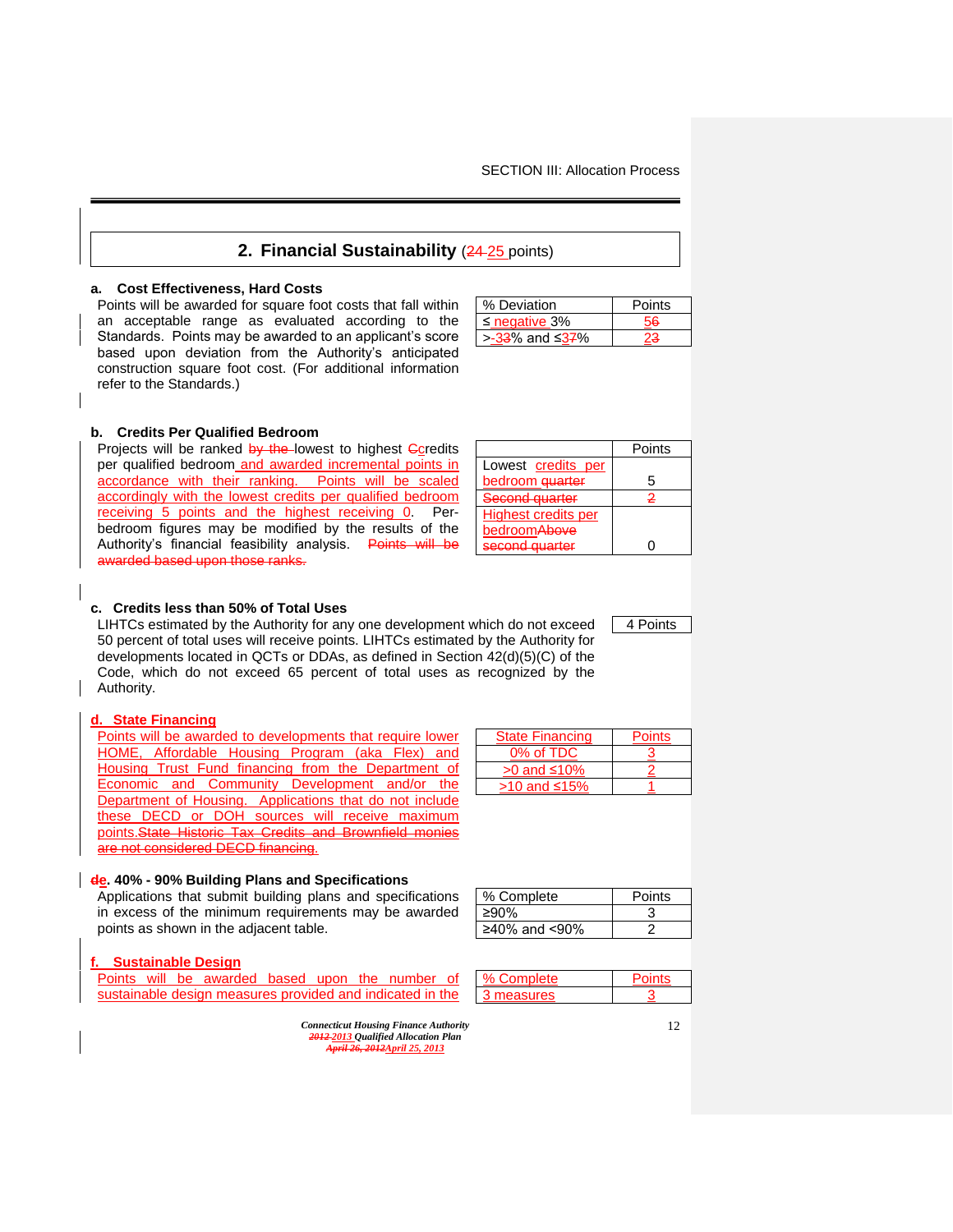| plans, specifications, Energy Conservation Plan, and/or<br>2 measures                                                                                                                                                                                                                                         | 2                     |
|---------------------------------------------------------------------------------------------------------------------------------------------------------------------------------------------------------------------------------------------------------------------------------------------------------------|-----------------------|
| other support documents as outlined in the Standards.<br>1 measure                                                                                                                                                                                                                                            | 1                     |
| eg. Cost Effectiveness, Intermediary Costs<br>Cost efficient designs and reasonable soft costs, such as professional fees are<br>strongly encouraged. Two (2) points will be awarded to the top two projects per<br>classification with the lowest percentage of Intermediary Costs.                          | 2 Points              |
| f. High-Performance Building Envelope<br>Energy efficient design measures that limit heating and cooling loss as outlined<br>in the Standards.                                                                                                                                                                | 2 Points              |
| g. Renewable Energy/Low Impact Design<br>Provides either a Renewable Energy System which reduces utility grid impact or<br>site drainage/storm water retention design which reduces impact on storm water<br>systems as outlined in the Standards.                                                            | <u> 1 Points</u>      |
| h. Site Plan Approval<br>Applicant demonstrates that it has obtained all site plan approval (i.e.<br>inland/wetland and variances) and/or all permits other than construction permits.                                                                                                                        | 1-Points              |
| <b>Municipal Commitment &amp; Impact (22-25 points)</b><br>3.                                                                                                                                                                                                                                                 |                       |
| ea. Communities with comparatively less rental housing<br>Project is located in a community where there is greater than or equal to 75%<br>owner occupied single family detached homes as determined in the most recent<br>available Census or American Community Survey data.                                | 4-6 Points            |
| ab. Priority locations<br>Project is located in a Regional Center or a Qualified Census Tract.                                                                                                                                                                                                                | <del>4-5</del> points |
| b. High rent/low-income Communities<br>Project is located in a community where less than 85% of the average contract rent<br>can be covered by 30 percent of 50 percent of area median income for a family of<br>two, as determined in the most recent available Census or American Community<br>Survey data. | <del>4 Points</del>   |
| Municipalities with less affordable housing<br>c.<br>Project is located in a community where there is less than 10% affordable<br>housing as identified on the Affordable Housing Appeals List.                                                                                                               | 3-5 Points            |
| ed. Transit-Oriented Development or Neighborhood Conservation Area/Rural<br><b>Community Center</b><br>"Transit Oriented Development" means the development of residential, commercial                                                                                                                        |                       |
| <b>Connecticut Housing Finance Authority</b><br><del>2012-</del> 2013 Qualified Allocation Plan<br>April 26, 2012April 25, 2013                                                                                                                                                                               | 13                    |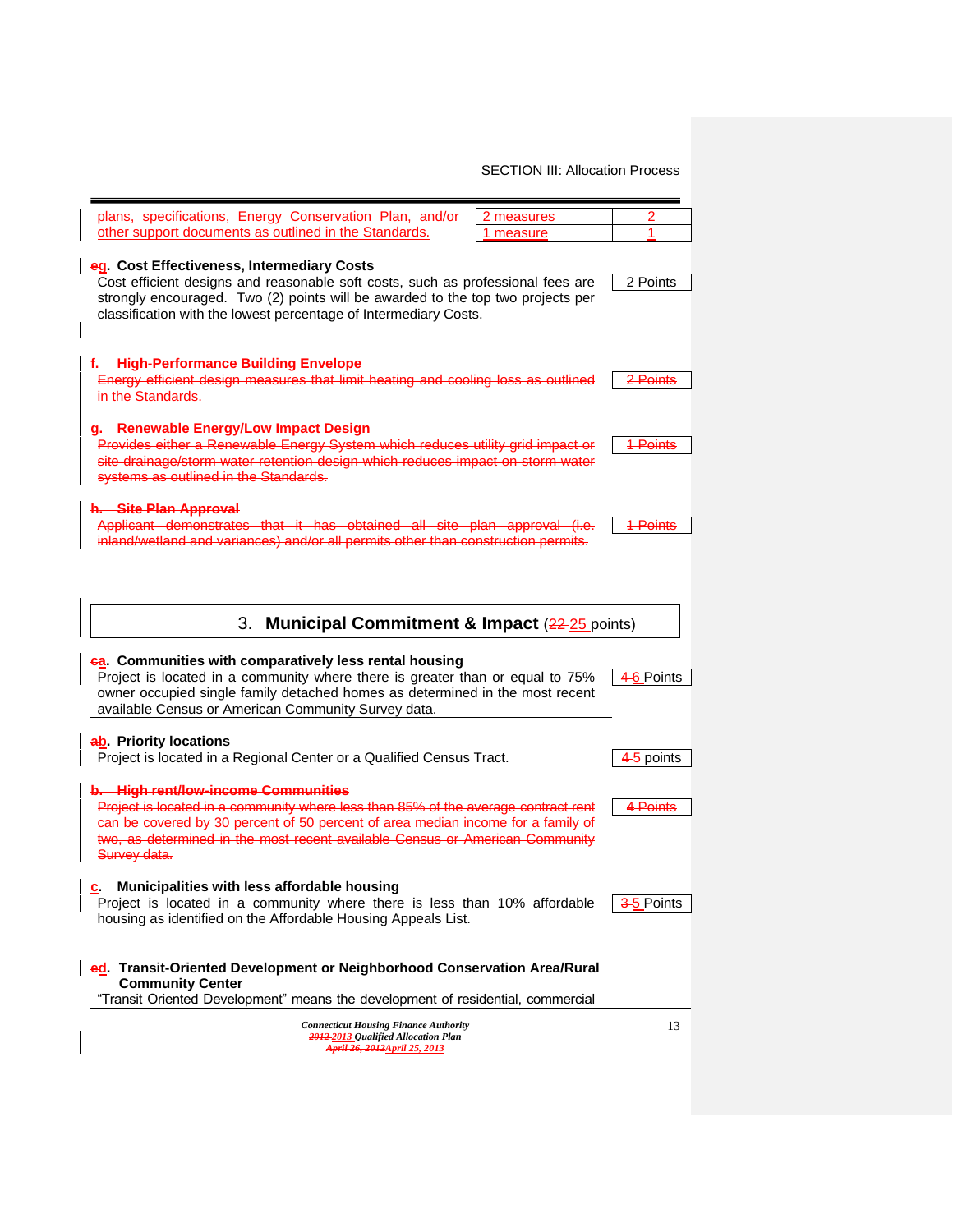<span id="page-14-0"></span>

|                                                                                                                                                                                                                                                                                                                                                                                                                      | and employment centers within one-half mile from a train station or one-quarter mile<br>from other public transportation facilities (For additional information refer to the<br>Glossary. Maps are required to be provided evidencing distance to                                                                                                                                                     | 2–4 Points                   |  |  |  |  |  |
|----------------------------------------------------------------------------------------------------------------------------------------------------------------------------------------------------------------------------------------------------------------------------------------------------------------------------------------------------------------------------------------------------------------------|-------------------------------------------------------------------------------------------------------------------------------------------------------------------------------------------------------------------------------------------------------------------------------------------------------------------------------------------------------------------------------------------------------|------------------------------|--|--|--|--|--|
|                                                                                                                                                                                                                                                                                                                                                                                                                      | transportation mode.).                                                                                                                                                                                                                                                                                                                                                                                |                              |  |  |  |  |  |
| Or<br>Project is in a Neighborhood Conservation Area or Rural Community Center.<br>4–2 Points<br>Note: for those developments not located in a transit oriented development.                                                                                                                                                                                                                                         |                                                                                                                                                                                                                                                                                                                                                                                                       |                              |  |  |  |  |  |
| <b>he.</b> Municipal Resources<br>Commitment(s) received from the municipality of financial resources in excess of<br>$42$ Points<br>5% of Total Development Resources. These may be a non-debt contribution<br>such as PILOT or tax abatement, block-grant funds administered by the<br>municipality, or other funds from the municipality. This does not include rental<br>subsidies provided by the municipality. |                                                                                                                                                                                                                                                                                                                                                                                                       |                              |  |  |  |  |  |
|                                                                                                                                                                                                                                                                                                                                                                                                                      | Historic Place, Adaptive re-use, or Brownfield Development<br>f.<br>Renovation of a designated historic building; or<br>Renovation of vacant or abandoned non-residential structure (does not have to<br>be historic); or<br>Remediation of polluted-Brownfield site (for additional information refer to the<br>glossary).                                                                           | 2 Points                     |  |  |  |  |  |
|                                                                                                                                                                                                                                                                                                                                                                                                                      | h. Public Park or Community Recreation Center<br>Public park, community recreation center, or school with recreational facilities<br>within 1/4 mile of the proposed development. Map showing the specific mileage is<br>required.                                                                                                                                                                    | 1-Point                      |  |  |  |  |  |
|                                                                                                                                                                                                                                                                                                                                                                                                                      | ig. Eventual Home Ownership<br>Development proposal has a specific and credible plan (including funds for<br>1 Point<br>organization of the tenants and professional representation) to establish tenant<br>ownership of the development (or all of the individual units) after the initial 15 year<br>compliance period.                                                                             |                              |  |  |  |  |  |
|                                                                                                                                                                                                                                                                                                                                                                                                                      | 4. Qualifications & Experience (13 points)                                                                                                                                                                                                                                                                                                                                                            |                              |  |  |  |  |  |
|                                                                                                                                                                                                                                                                                                                                                                                                                      | <b>Experience of the Sponsor/General Partner</b><br>а.<br>The Authority will award points for demonstrated experience of the sponsor or general partner<br>("GP"), either principal or entity, in successful LIHTC development(s) within and outside of the<br>State, based on the scales below up to a maximum of 5 points combined for the number of<br>projects and the years of LIHTC experience. |                              |  |  |  |  |  |
|                                                                                                                                                                                                                                                                                                                                                                                                                      | To count, projects must have a minimum of 5 years of operation since being placed in service.<br>Applicants claiming points for experience should include a list of developments, locations, and<br>years placed in service.                                                                                                                                                                          |                              |  |  |  |  |  |
|                                                                                                                                                                                                                                                                                                                                                                                                                      | Joint ventures are eligible. Co-GP or joint venture arrangements may combine experience,<br>subject to the approval of the Authority.                                                                                                                                                                                                                                                                 |                              |  |  |  |  |  |
|                                                                                                                                                                                                                                                                                                                                                                                                                      | Number of Projects: To use the scale, add the<br>Projects<br><b>Projects</b><br>applicable points for projects in operation more than<br><del>outside CT</del><br><del>within CT</del>                                                                                                                                                                                                                | Points<br><del>(3 max)</del> |  |  |  |  |  |
|                                                                                                                                                                                                                                                                                                                                                                                                                      | <b>Connecticut Housing Finance Authority</b><br>2012-2013 Qualified Allocation Plan<br>April 26, 2012April 25, 2013                                                                                                                                                                                                                                                                                   | 14                           |  |  |  |  |  |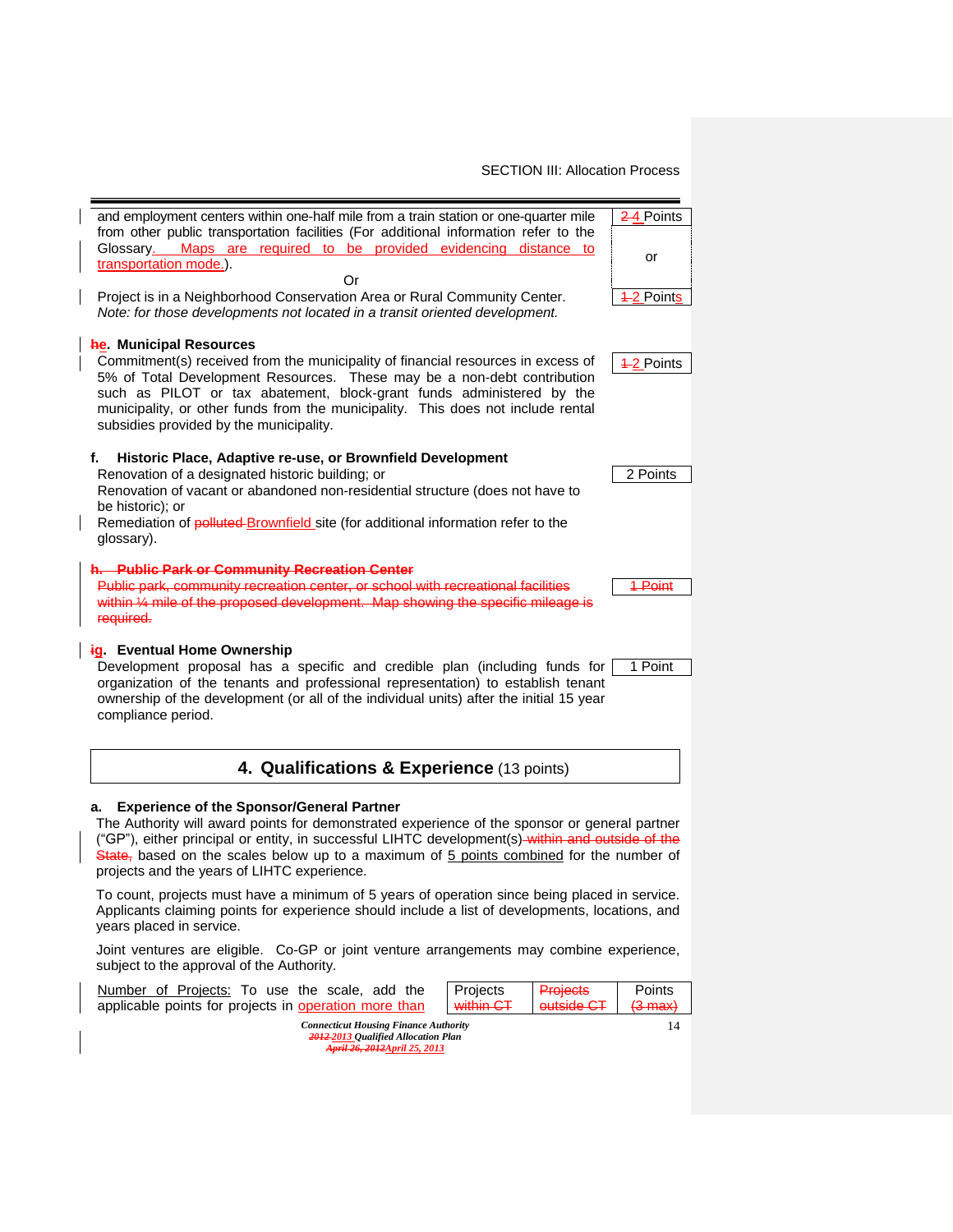| 5 yearsthe State to those for projects outside the | ≥6                    | 28                       |  |
|----------------------------------------------------|-----------------------|--------------------------|--|
| State. A maximum of 3 points are possible in this  | $\geq$ 4 and $\leq$ 6 | <del>≥5 and &lt;8</del>  |  |
| category.                                          | $\geq$ 2 and $\leq$ 4 | $\geq$ and $\leq$ $\leq$ |  |

Example A: GP has 2 projects in the State and 5 projects in other states for possible points of  $1 + 2 = 3$ . Score would be 3.

Example B: GP has 4 projects in the State and 8 projects in other states for possible points of  $2 + 3 = 5$ . Score would be the maximum 3.

Number of Years Experience: To use the scale, add the applicable points for years of ownership. A maximum of 2 points are possible in this category.

| Years LIHTC experience | Points |
|------------------------|--------|
| ≥10                    |        |
| $\geq$ 5 and <10       |        |
|                        |        |

% of Resources | Points  $≥10%$  3  $≥5%$  and <10% 2  $\leq$ 5% 0

#### **b. Developer/Sponsor Resources**

Points will be awarded based upon the percentage of Developer/Sponsor Resources to the project's Total Development Resources (for additional information refer to the glossary).

#### **c. Experience of the Management Agent**

The Authority will award points Points will be awarded for demonstrated experience of the management agent (principal or entity) in successful management of LIHTC properties-within and outside of the State, based on the scale, up to a maximum of 2 points.

| Projects  | <b>Projects</b>        | Points                                 |
|-----------|------------------------|----------------------------------------|
| within CT | outside C <sub>T</sub> | $(2 \text{ max})$<br><del>m maxi</del> |
|           | ≃                      |                                        |

 $\geq 1$  and <5  $\geq 1$  and <8 1

To count, projects must have a minimum of 5 years of operation since being placed in service as of the application due date. Applicants claiming points for experience should include a list of developments, locations, and years placed in service.

Joint ventures are eligible. Joint venture arrangements may combine experience, subject to the approval of the Authority.

## **d. Job training opportunities in the building trades**

Letter from the job training entity certifying existence and purpose of job training opportunities in the building trades during development via an established State or local job training program or initiative is required. Points will not be awarded if contractor is not identified.

#### **ed. Women and Minority Participation**

|  |                                                    |  |  | Women and/or minorities participate in the ownership, development, or            |  |  |
|--|----------------------------------------------------|--|--|----------------------------------------------------------------------------------|--|--|
|  |                                                    |  |  | management of the project by holding directly a 51 percent or more ownership     |  |  |
|  |                                                    |  |  | and voting interest in project ownership, development entity or management firm. |  |  |
|  |                                                    |  |  | For qualified non-profits, women and/or minorities should hold directly a 51     |  |  |
|  | percent voting interest on the board of directors. |  |  |                                                                                  |  |  |

#### **fe. Connecticut-based Contractor**

Contractor is a State based organization whose principal place of business has been located in the State for a minimum of 3 years.

| <b>Connecticut Housing Finance Authority</b> |
|----------------------------------------------|
| 2012-2013 Oualified Allocation Plan          |
| April 26, 2012April 25, 2013                 |

15

1 Point

1-Point

**1-2 Points**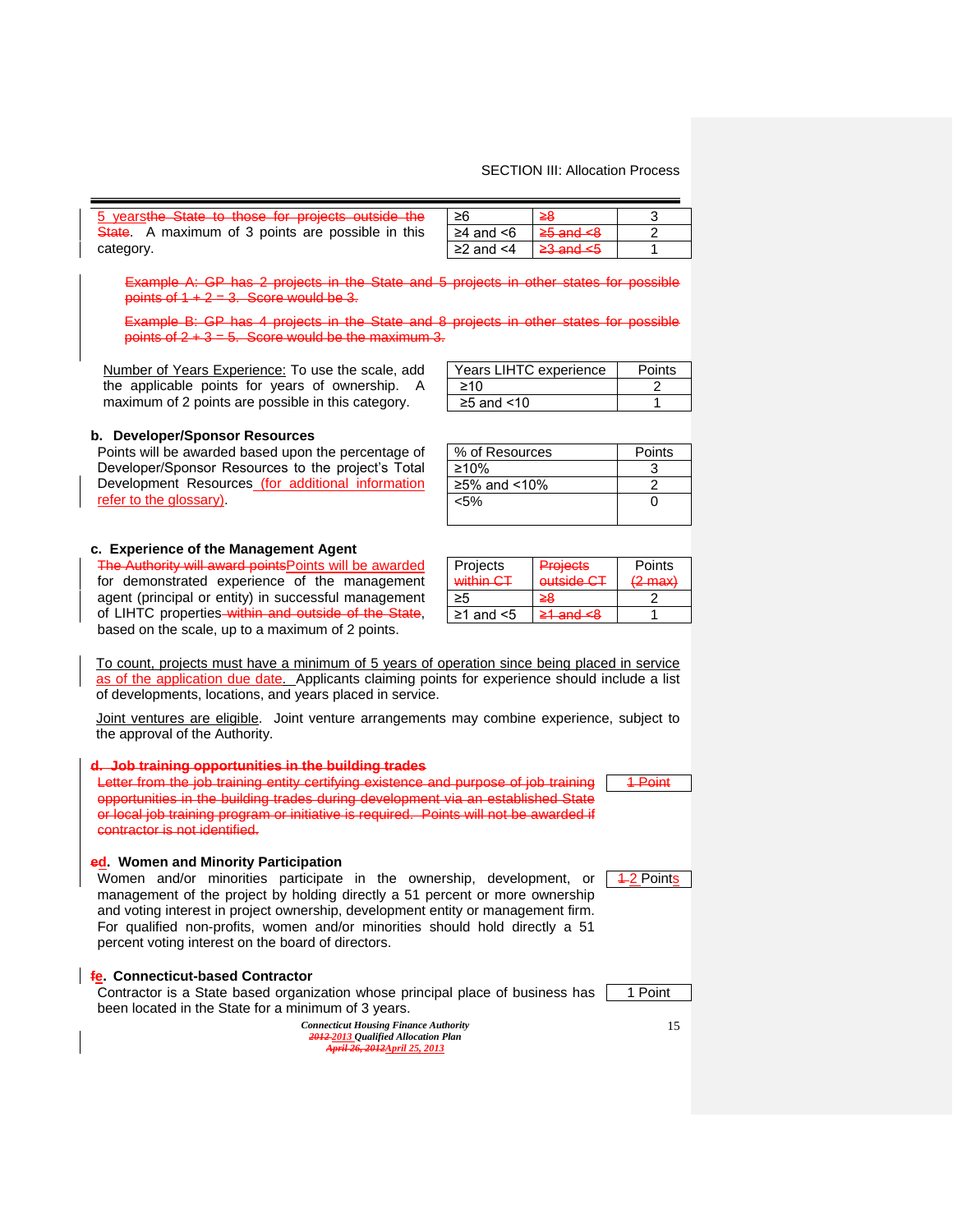5 Points

# **5. CDBG – DR Additional Points (5 points)**

## **a. Community Development Block Grant - Disaster Recovery Program**

Points will be awarded to up to two of highest ranking CDBG-DR applications which have an aggregate allocation need of annual LIHTCs not to exceed \$2 million. CDBG-DR developments must be eligible for Hurricane Sandy HUD financing as determined by DOH and will be required to be identified by written commitment of CDBG-DR funding (Hurricane Sandy Disaster Recovery) from DOH.

Steps for selecting the two developments to receive points:

- 1. CDBG-DR applications will be rated using the QAP and the 100 Point Scale above.
- 2. 5 additional points will be given to the highest rated CDBG-DR application
- 3. 5 additional points will be given to the next highest rated CDBG-DR application so long as the total annual LIHTCs for both CDBG-DR applications do not exceed \$2 million.
- Step 3 will be repeated until a second application meeting the criteria is identified or the list of CDBG-DR applications is exhausted.

# **IV. PROJECTS FINANCED WITH TAX-EXEMPT BONDS**

<span id="page-16-0"></span>To the extent projects are financed with the proceeds of tax-exempt bonds subject to the annual volume cap limitation under Section 146 of the Code, such projects may receive Credits without receiving an allocation from the Authority. If fifty percent (50%) or more of the aggregate basis of a project (including land) is financed with the proceeds of such tax-exempt bonds, the entire project is eligible for Credits based on its qualified basis without receiving an allocation of Credits from the Authority. However, all credits for such projects must be determined by the Authority to have been consistent with the State's QAP, such consistency being determined by the following:

- A. Application Criteria: Tax-exempt bond financed projects must meet the application criteria set forth in Section III. F.
- B. Underwriting Criteria: Tax-exempt bond financed projects must also meet the underwriting criteria adopted from time to time by the State Bond Commission for multifamily rental housing financed with bonds issued pursuant to an allocation of volume cap authority approved by the State Bond Commission.
- C. Credit Limitation: Tax-exempt bond financed projects are also subject to the limitation on the amount of Credits available to a project contained in Section  $42(m)(2)(A)$  of the Code.

*Connecticut Housing Finance Authority 2012 2013 Qualified Allocation Plan April 26, 2012April 25, 2013*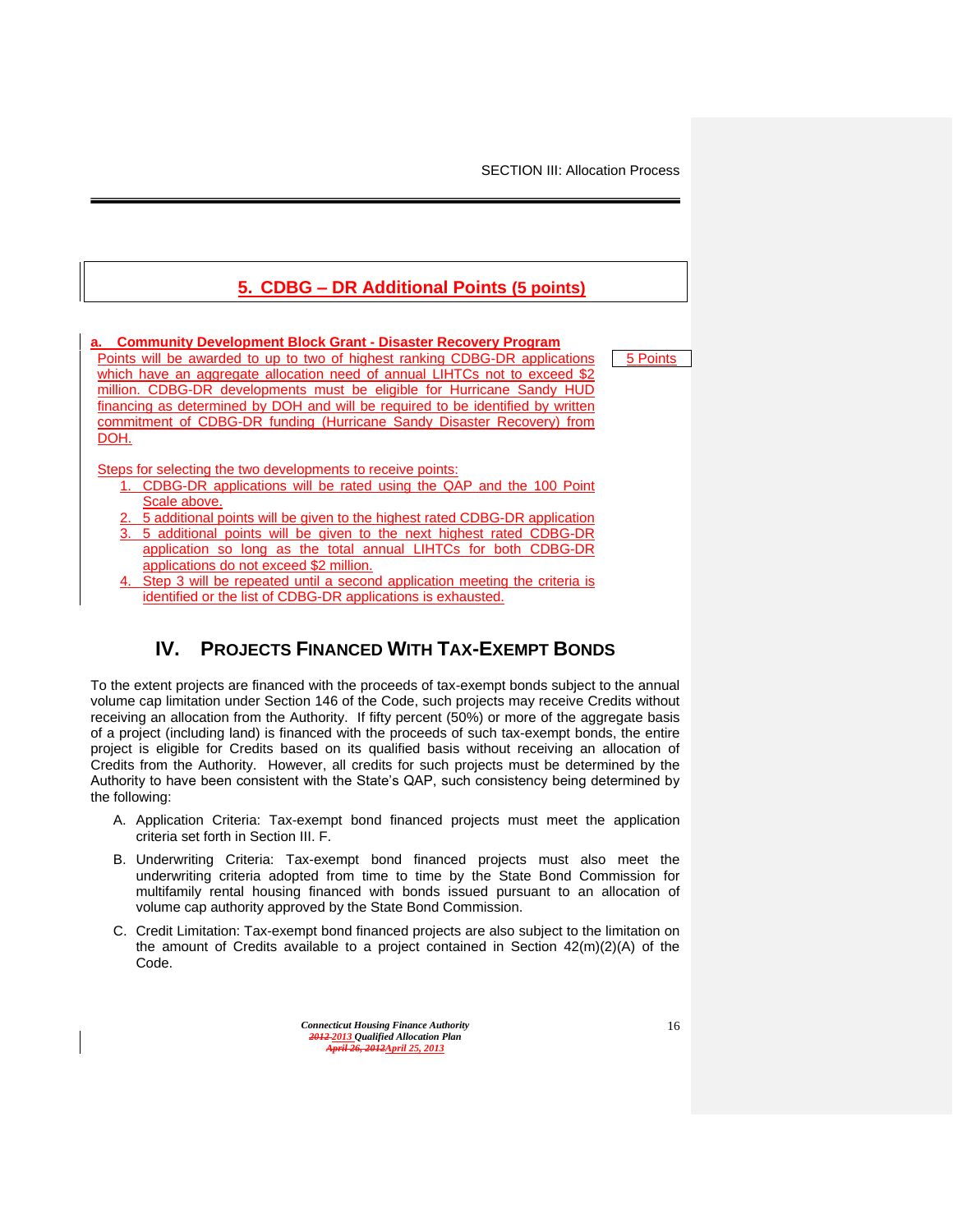# **V. TAX CREDIT COMPLIANCE MONITORING**

#### <span id="page-17-0"></span>Compliance Monitoring Overview

Section  $42(m)(1)(B)(iii)$  of the Code requires that a qualified allocation plan provide a procedure the agency (or an agent or other private contractor of such agency, ("Authorized Delegate")) will follow in monitoring for noncompliance with the provisions of Section 42 and to notify the IRS of such noncompliance.

The compliance monitoring process will determine if a project is in compliance with the requirements of the LIHTC Program pursuant to Section 1.42-5 of the Treasury Regulations. The Authority's monitoring process is outlined in the Low-Income Housing Tax Credit Compliance Manual which can be downloaded from the Authorized Delegate's website. Please refer to the Compliance Manual for detailed monitoring information. The Authority's compliance monitoring requirements apply to all tax credit projects, including those financed with tax-exempt bonds.

In January, 2011, the Internal Revenue Service (IRS) published the LIHTC 8823 Guide for State Housing Credit Agencies (the "Guide"). (Previous revisions included January 2007 and October 2009.) The Guide includes instructions for completing Form 8823 and guidelines for determining noncompliance and reporting dispositions. The purpose of the Guide is to standardize the treatment of noncompliance issues.

If an owner fails to comply with the requirements of the Code and the Regulations promulgated thereunder, the Authority will notify the IRS of such noncompliance by filing Form 8823.

Owners and management agents of developments placing in service are required to attend the Authority's Tax Credit Compliance Monitoring Conference at least six months prior to the first building's Placed-In-Service date. However, if the owner and agent have previously attended this Conference, within the last three years, the attendance requirement may be waived with CHFA approval.

The owner and management agent must attend the Authority's Tax Credit Compliance Monitoring Conference a minimum of six months prior to the date the first building of a project is expected to place in service.

#### A. Recordkeeping and Record Retention

Under the recordkeeping provision of Reg. Section 1.42-5 (b), the owner must keep records for each building in the project for each year in the compliance period.

Under the record retention provision, Section 1.42-5 (b)(3), owners are required to keep all records for each building for a minimum of six years after the due date (with extensions) for filing the federal income tax return for that year. The original records for the first year of the credit period must be retained for at least six years beyond the due date (with extensions) (21 years) for filing the Federal income tax return for the last year of the compliance period of the building. Duplicate copies of first year files should be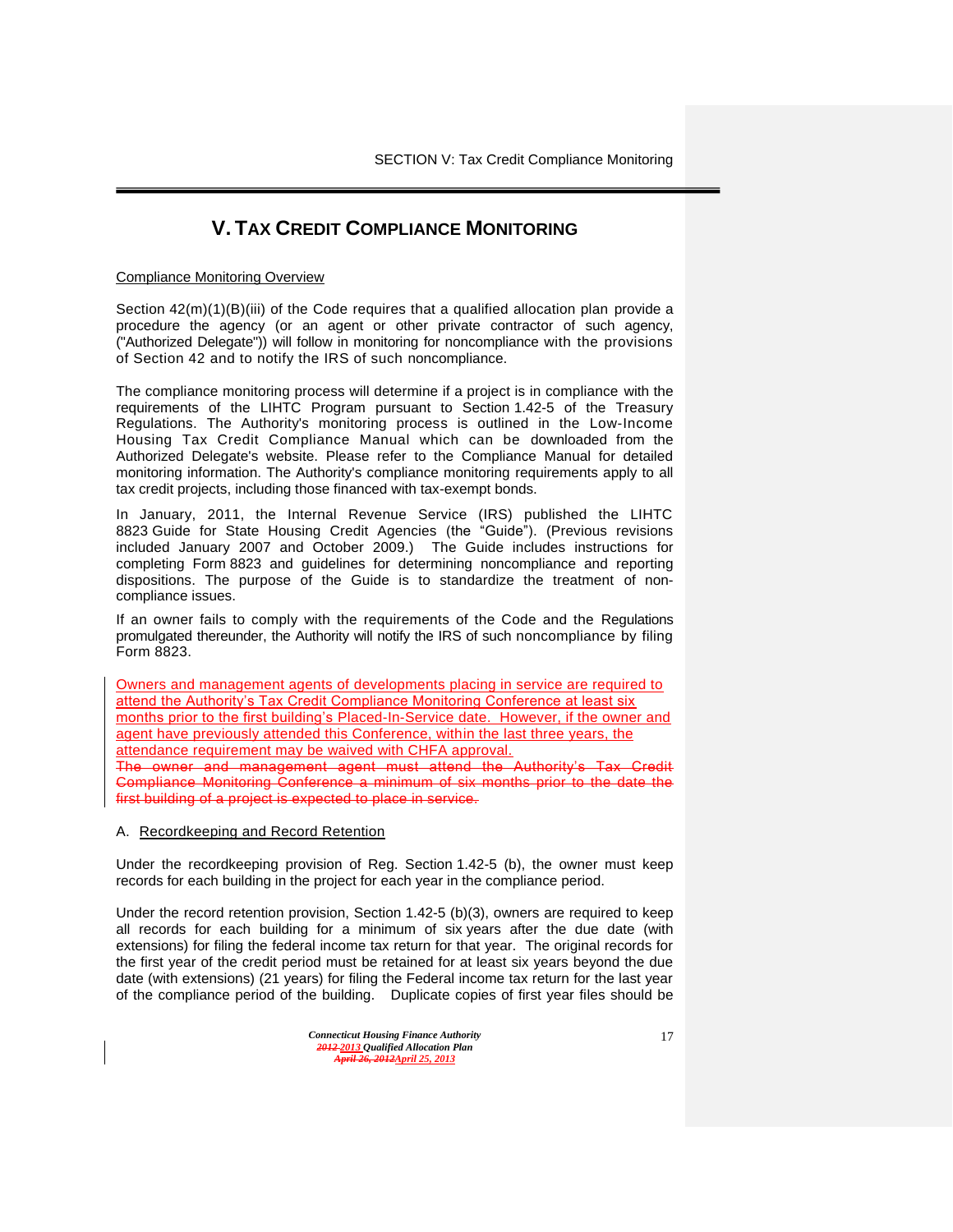kept at an accessible and secure off-site location. Copies may be scanned, retained in a PDF file or recoded on a compact disc.

The owner of a LIHTC project must retain the original local health, safety, or building code violation reports or notices that were issued by the State or local government unit for the Authority's inspection and submit copies with the annual certification.

#### B. Certification and Review Provisions

The owner of the tax credit project must certify at least annually to the Authority that for the preceding 12-month period the project met certain requirements. The Authority will review at least 20% of low income tenant files at least once every three years. New projects will be reviewed within two years following the year the last building in the project is placed in service. The required reports, certifications, and forms can be found at the Authorized Delegate's website. Annual reporting must be submitted throughout the Extended Use Period of the project.

#### C. Inspection Provision

At least once every three years the Authority will perform an on-site inspection of the project including site, building exteriors, building systems, units, and common areas. At least 20% of the project's low-income units will be inspected using standards governed by HUD and Uniform Physical Condition Standards (UPCS). These standards require properties to be in decent, safe and sanitary condition, and in good repair.

#### D. Notification of Noncompliance

The Authority is required to provide prompt written notice to the owner when the Authority does not receive the required certifications and other forms; does not receive or is not permitted to inspect the tenant income certifications, supporting documentation and rent records; or discovers by inspection, review or in some other manner that the project is not in compliance with the provisions of Section 42. The correction period, established by the Authority, is 30 days from the date of the notice. The Authority is required to file Form 8823 Low-Income Housing Credit Agencies Report of Noncompliance or Building Disposition with the IRS.

#### E. Compliance Monitoring Fees

Projects allocated Tax Credits are required to pay an upfront Tax Credit Servicing Fee in the amount of 8% of the annual allocation. The Authority reserves the right to make adjustments to annual monitoring fees due to increased monitoring requirements and or costs.

#### F. Asset Management Fees

The Authority will perform Asset Management functions throughout the compliance period on projects receiving American Recovery and Reinvestment Act (ARRA) funding through the Tax Credit Assistance Program (aka TCAP), 1602 Program: Payments to States for Low-Income Housing Projects in Lieu of Low-Income Housing Tax Credits (aka Section 1602 or TCEP) or other new federal credit exchange program funding. The